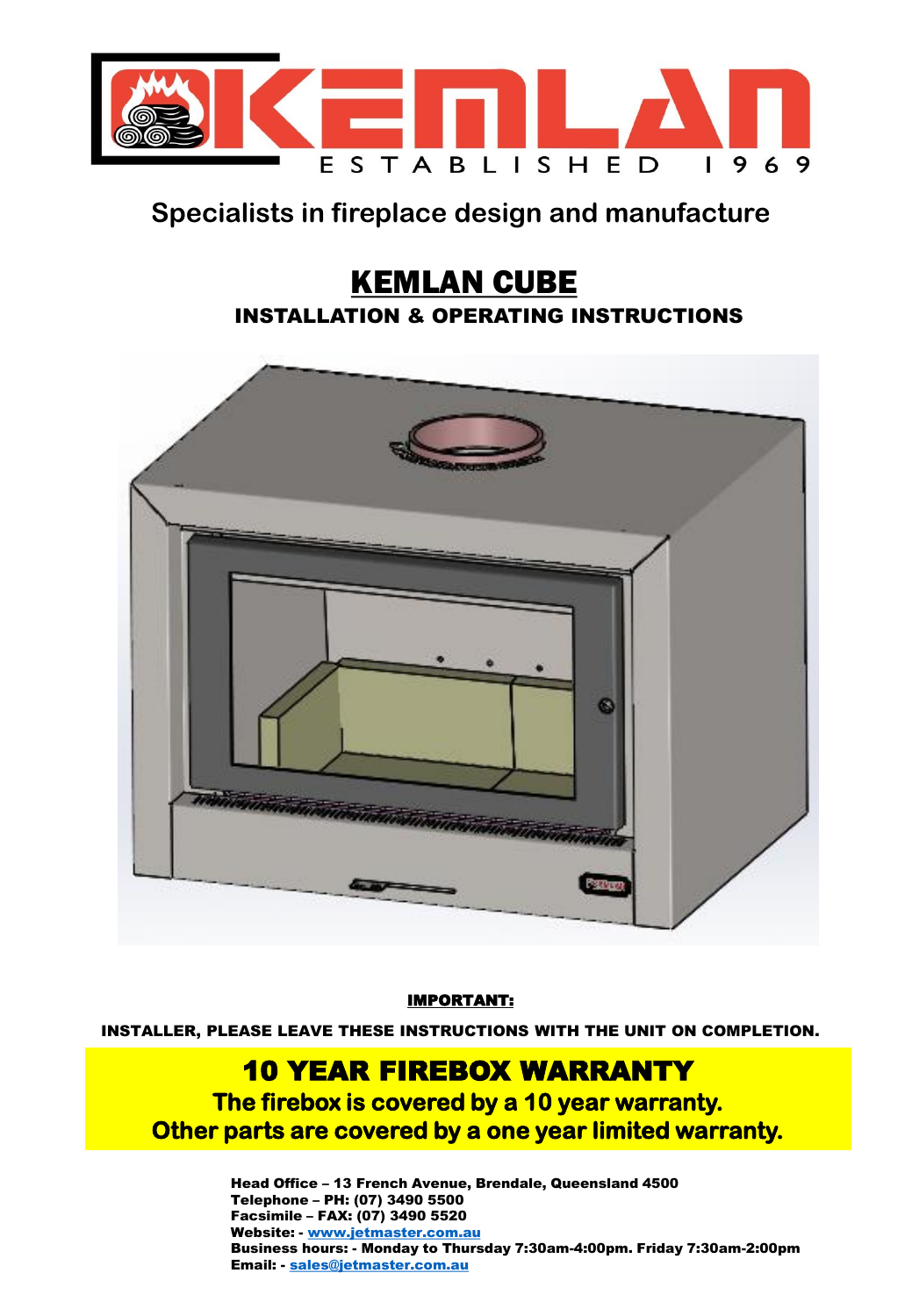# DIMENSIONS KEMLAN CUBE





|                    |     | ້   |     | -   | -<br>- | -     |     |     |
|--------------------|-----|-----|-----|-----|--------|-------|-----|-----|
| <b>MEASUREMENT</b> | 522 | 499 | 705 | 510 | 218    | 353.5 | 568 | 526 |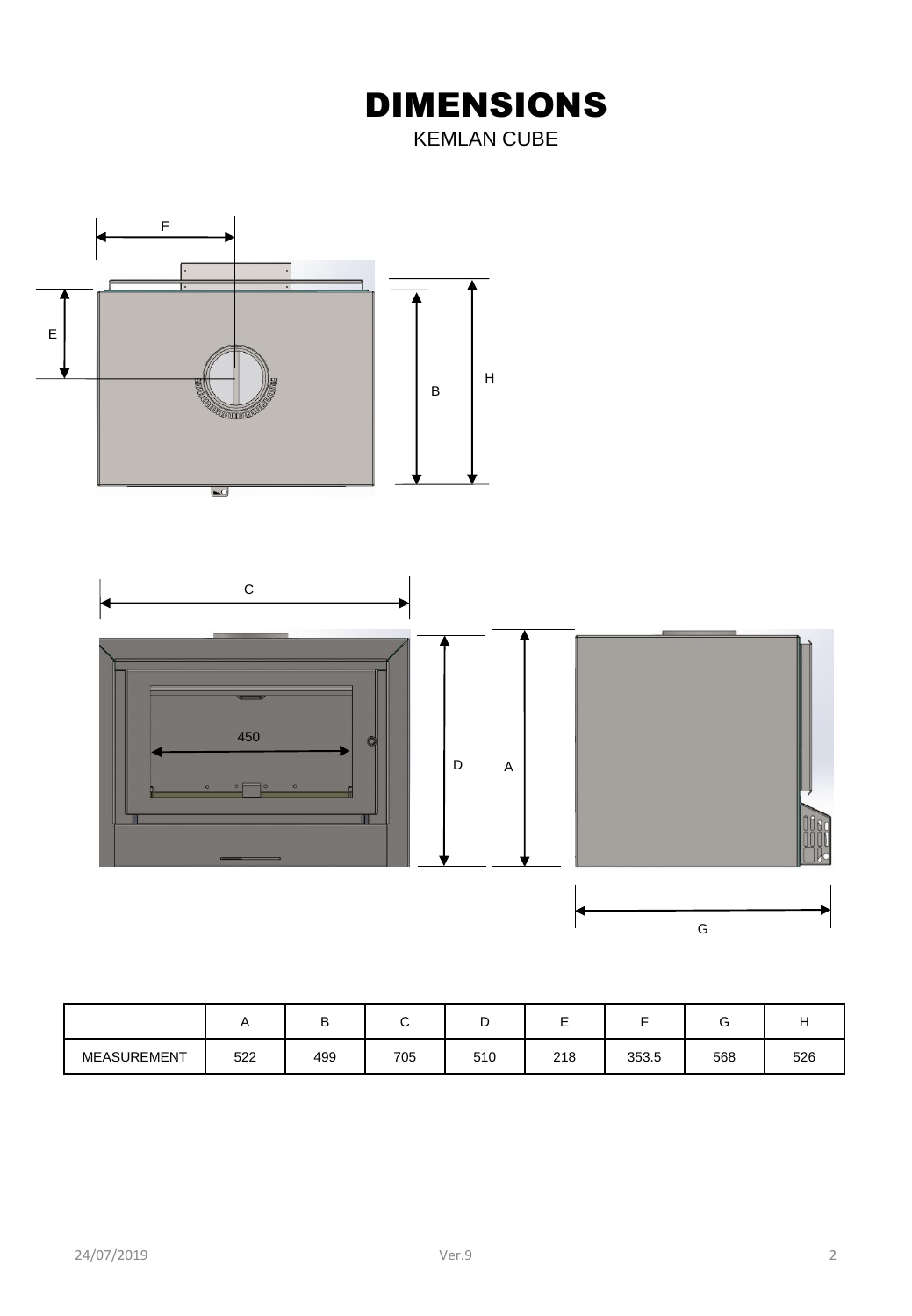## MINIMUM CLEARANCES FOR THE KEMLAN CUBE INSTALLED WITH DEFAULT FLUE KIT





**MINIMUM CLEARANCES:** 

|                    | Α   | в   | ⌒<br>ັ | n.<br>◡ | -   |     | G    |     |      |     | ''  |
|--------------------|-----|-----|--------|---------|-----|-----|------|-----|------|-----|-----|
| <b>MEASUREMENT</b> | 120 | 300 | 125    | 297     | 654 | 540 | 1004 | 875 | 1114 | 570 | 300 |

STEEL BENCH MEASUREMENTS:

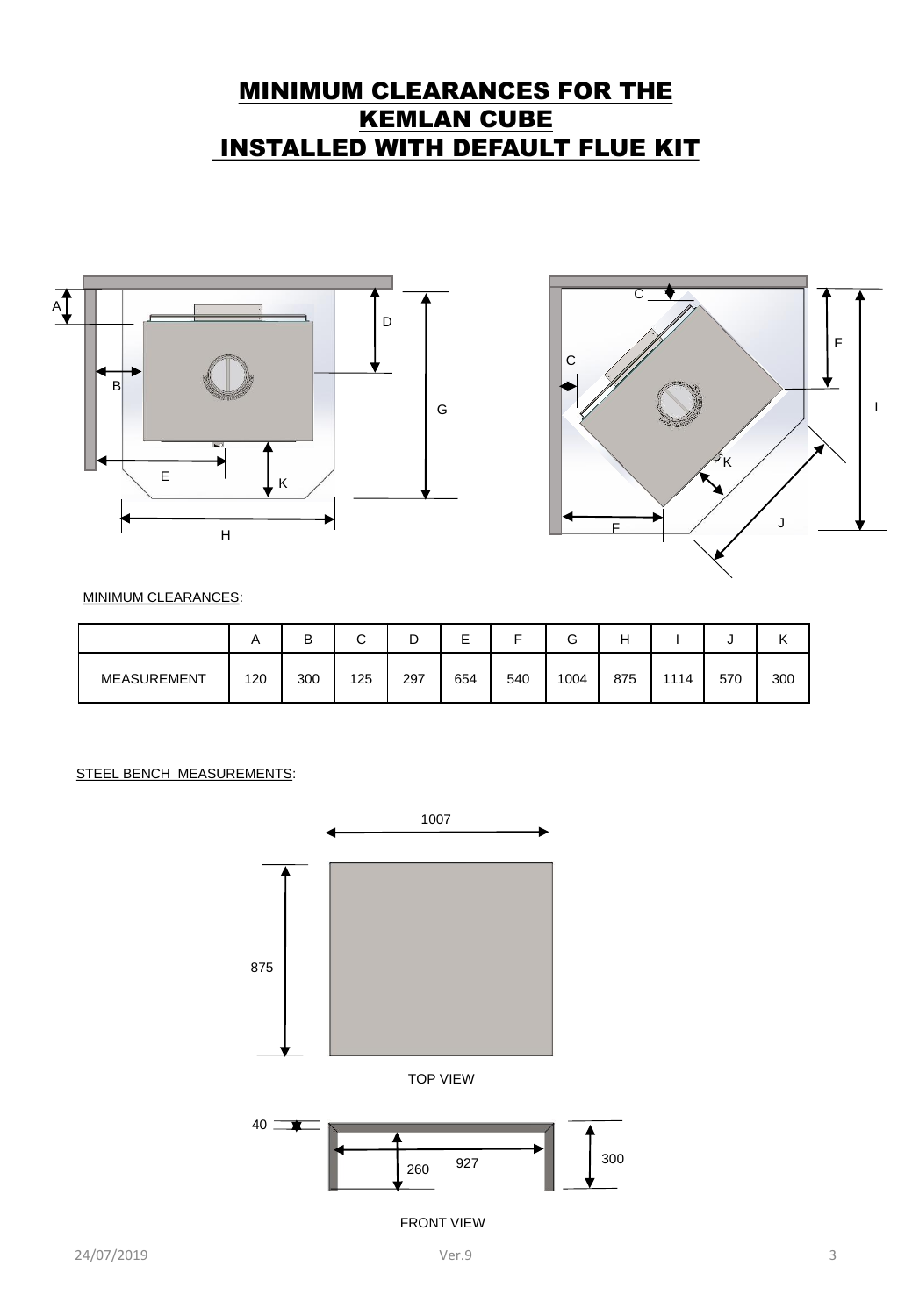# **HEARTH MEASUREMENT**



| UNIT HEIGHT ABOVE FLOOR          | 300 MIN. |
|----------------------------------|----------|
| HEARTH DIMENSION FORWARD OF UNIT | 300      |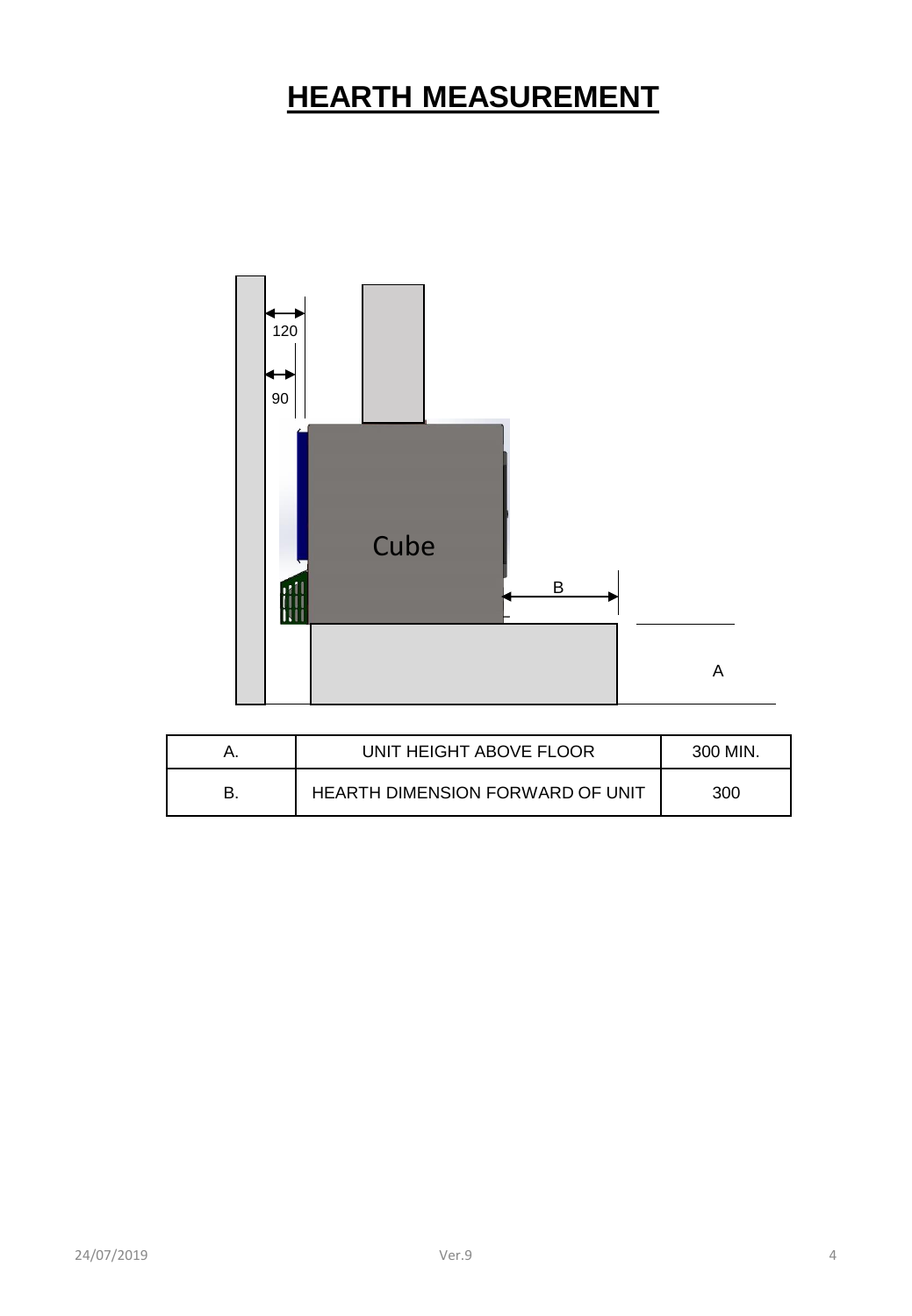# INSTALLATION INSTRUCTION

KEMLAN CUBE FLAT CEILING INSTALLATION

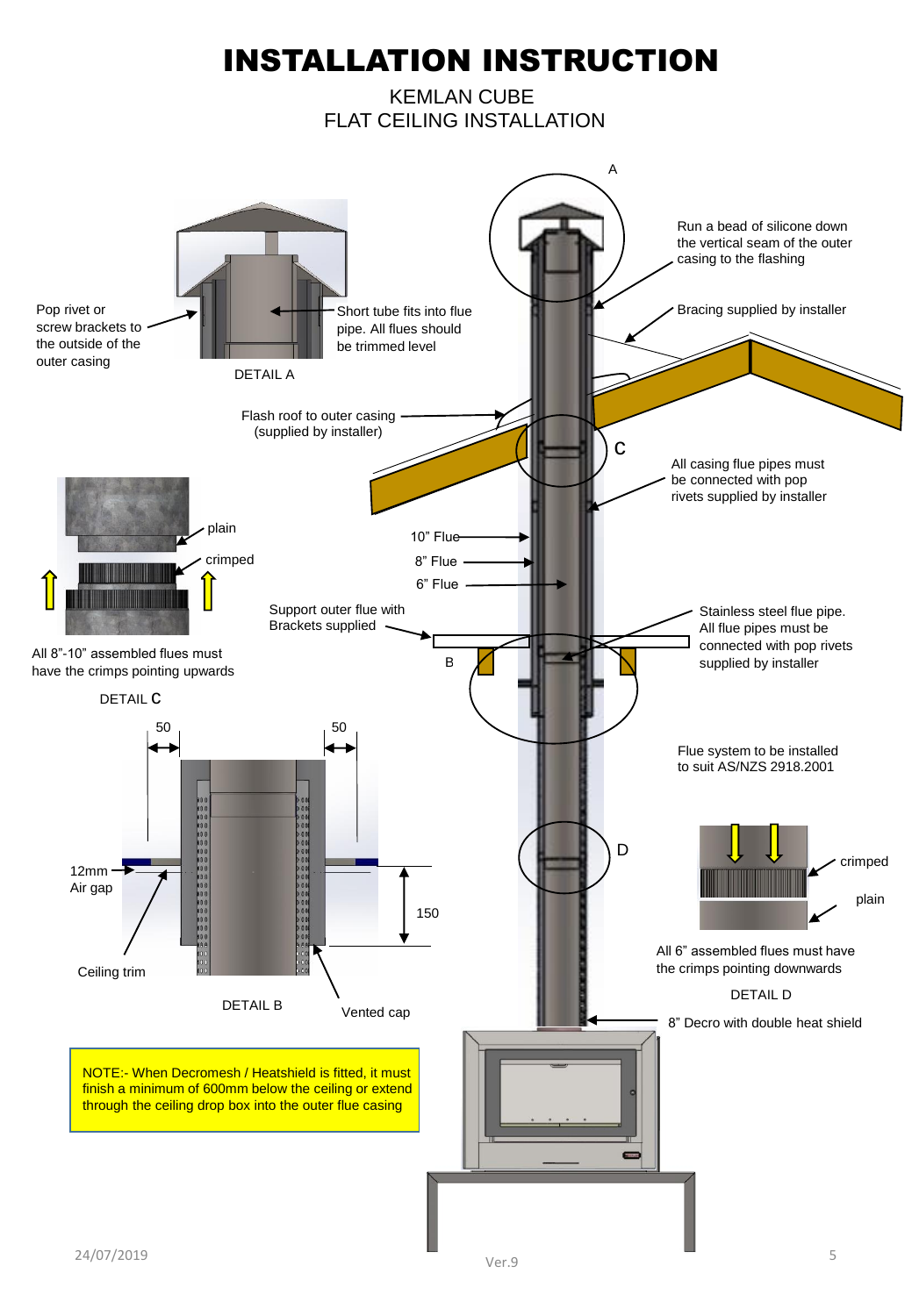# INSTALLATION INSTRUCTION

KEMLAN CUBE RAKED CEILING INSTALLATION

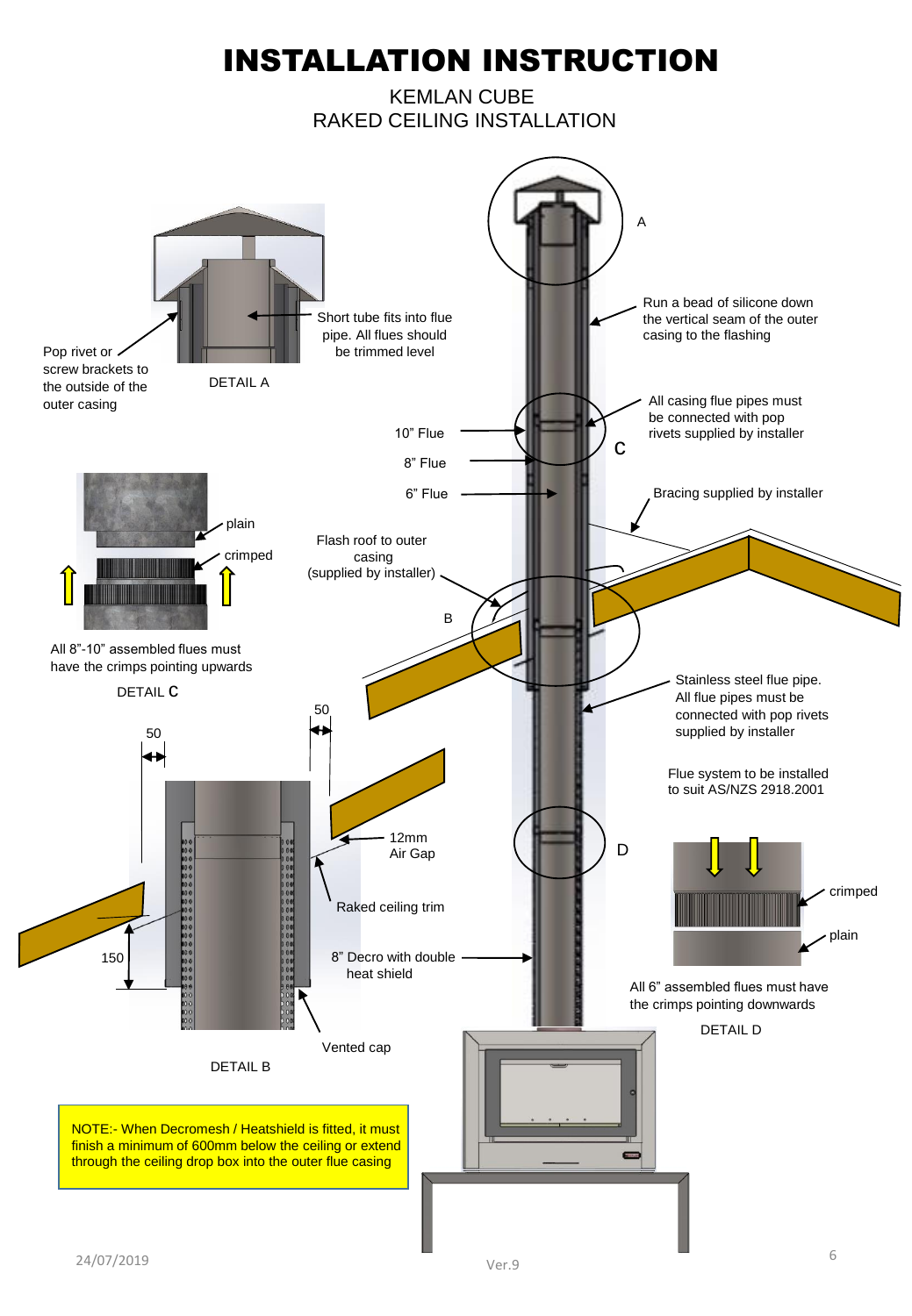## **INSTALLATION INSTRUCTIONS MINIMUM HEIGHT OF FLUE SYSTEM EXIT INSTALLATION TO COMPLY WITH AS/NZS 2918**



#### DIMENSIONS IN MILLIMETRES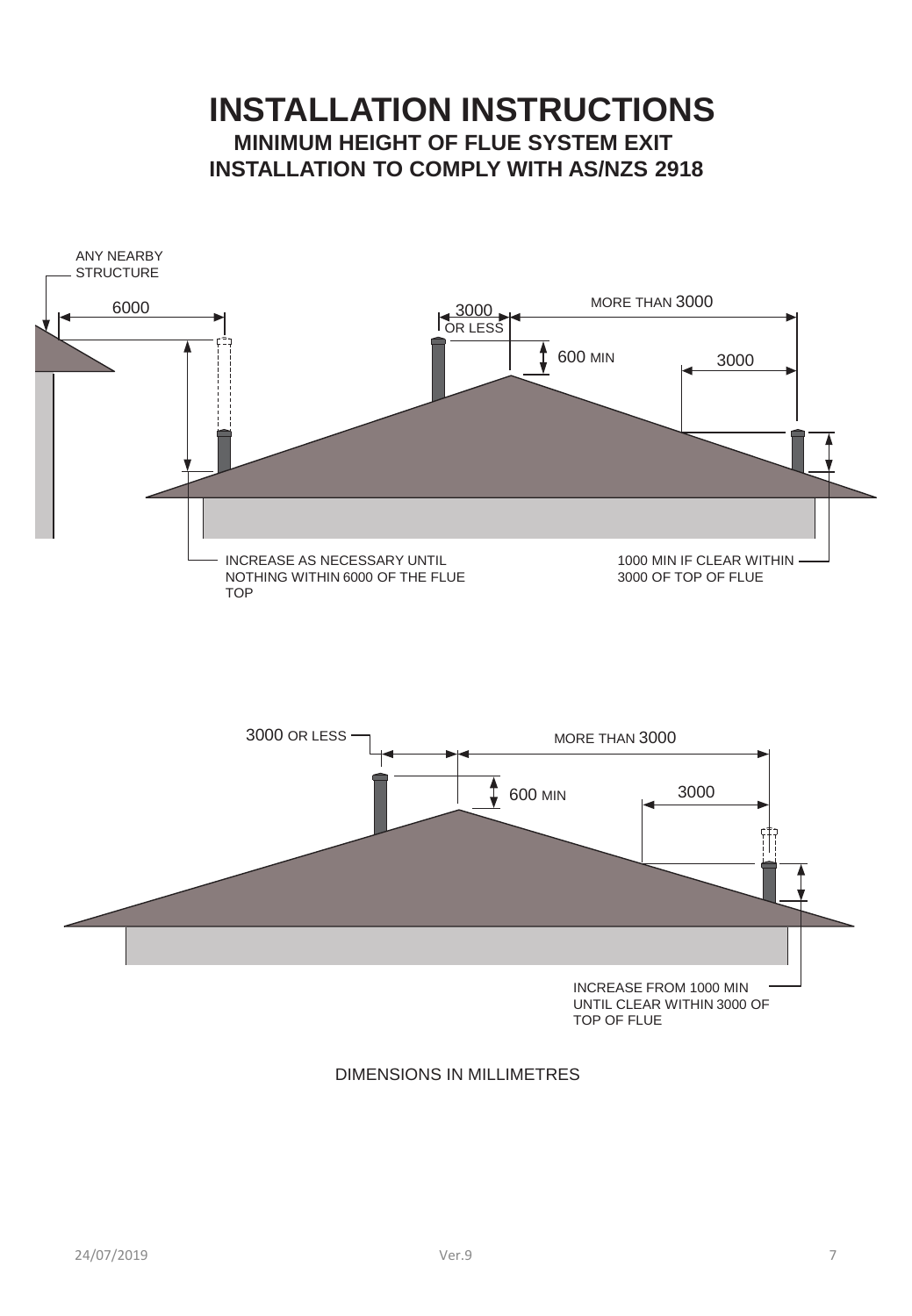# **ABOUT CURING**

Your stove has been painted with the highest quality silicone stove paint and has special break-in procedures to cure it with heat and make it hard.

## **VENTILATE WELL**

Ventilate the house during the first three times the stove is used. The paint on the stove will give off smoke heavy with carbon dioxide and has an odor. Without adequate ventilation, concentrations of smoke could irritate, or be upsetting, so open doors and windows and use a fan if necessary. After these initial burns the paint will be cured and there should be no more smoke.

## **DON'T TOUCH DURING CURING**

Don't touch the surface. It will be soft and gummy during this paint curing phase. Once cured, it will not be soft again.

## **CURE WITH 3 FIRES**

Most stoves cure with 3 burns. The first two (2) should be 120°C for 20 minutes, or about half a normal fire. Let the stove cool down between burns. The last fire should be 260°C to 370°C for at least 45 minutes. The point being, cure slowly without a hot fire.

Stoves with cooler surface temperature and those that have been painted with another colour before, will take longer to cure.

Curing can usually be observed by the effect of the paint turning flat as the heat radiates out from hotter parts of the stove.

#### **So remember...**

- •**Ventilate well**
- •**Do not touch during curing**
- •**Cure with 3 fires**
- •**Call your dealer for any questions**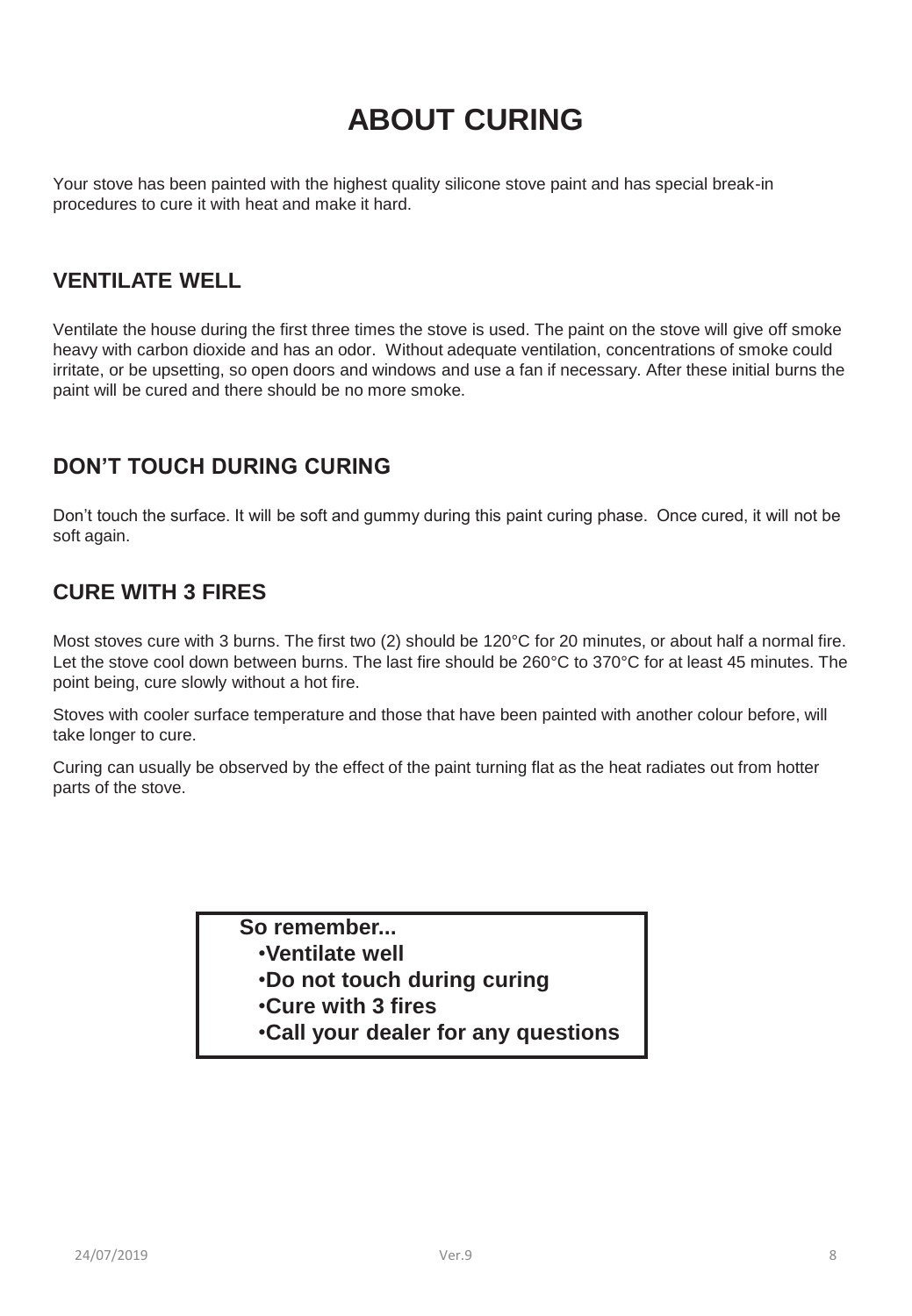# **INSTRUCTIONS FOR OPERATING YOUR KEMLAN SLOW COMBUSTION WOOD BURNING HEATER**

- 1. Open the air inlet fully by sliding the air inlet control to high.
- 2. Crumple at least three double pages of newspaper into loose balls and place them into the centre of the firebox.

Cross lay at least 15 to 20 pieces of kindling on top of the paper – if pine is used, the size should vary from the thickness of a pencil to that of a knife handle – if hardwood is used split it even smaller.

3. Light the paper and close the door.

Once the kindling is well alight, add a few pieces of slightly larger hardwood, split to approximately 25mm x 50mm (2" x 1").

4. Close the door and leave the air inlet control on high. When the hardwood is well alight (usually 5 to10minutes) and coals are starting to form, larger pieces of hardwood may be added – five or six pieces the equivalent of 50mm x 50mm (2" x 2") is ideal.

The object is to create a fiercely burning fire of reasonable small hardwood, which will quickly produce a good bed of glowing coals on the floor of the firebox. This will take from 20 to 40 minutes depending on the quality of the firewood.

5 Larger pieces of hardwood may now be added. Half fill the firebox and leave the air inlet control on high until the wood is well alight then close the control approximately a third of its travel.

Usually about one hour after lighting, the air inlet control can be further shut down to achieve the desired heat output.

When adding new firewood it is desirable to fully open the air inlet for approximately 10 to 15 minutes until the new pieces are burning well, then it may be returned to its desired setting.

6. To set the fire for overnight burn – two-thirds fill the firebox with hardwood and fully open the air inlet.

Once the fire is burning well, the air inlet control should be shut down approximately three-quarters of its travel. Setting the air inlet control may be varied to suit your particular requirements and the quality and size of your firewood.

Remember wet or green wood may cause a dramatic reduction in the heat output of your heater (refer to "Operating Hints" for more details).

- 7. Have the flue inspected at least once every 12 months as it may require cleaning.
- 8. Clean out excess ash from the floor of the firebox when required. Do not remove all the ash and in particular leave any pieces of charcoal in the heater as they are good fuel.
- 9. If the glass door in your heater becomes dirty, your firewood is either green, wet or both. You may be closing the air inlet down too soon after lighting or after adding new firewood.

To clean the glass, simply use some of the white ash in the firebox. Apply it with a damp cloth in a circular motion. Remove residue with a clean cloth or paper. Do not clean the glass when the heater is operating.

10. To clean the painted surface, simply dust with a soft duster and wipe over with a damp cotton cloth. Only clean when the heater is cool.

#### **IMPORTANT:**

**UNDER NO CIRCUMSTANCES SHOULD ANY SOLVENTS SUCH AS METHYLATED SPIRITS, PETROL, MINERAL TURPENTINE ETC BE ALLOWED TO COME IN CONTACT WITH THE PAINTED SURFACE OF THE HEATER AS DAMAGE TO THE FINISH WILL RESULT. IF AN ACCIDENT DOES OCCUR, SPRAY CAN PAINT IS AVAILABLE FROM YOUR NEAREST KEMLAN DEALER.**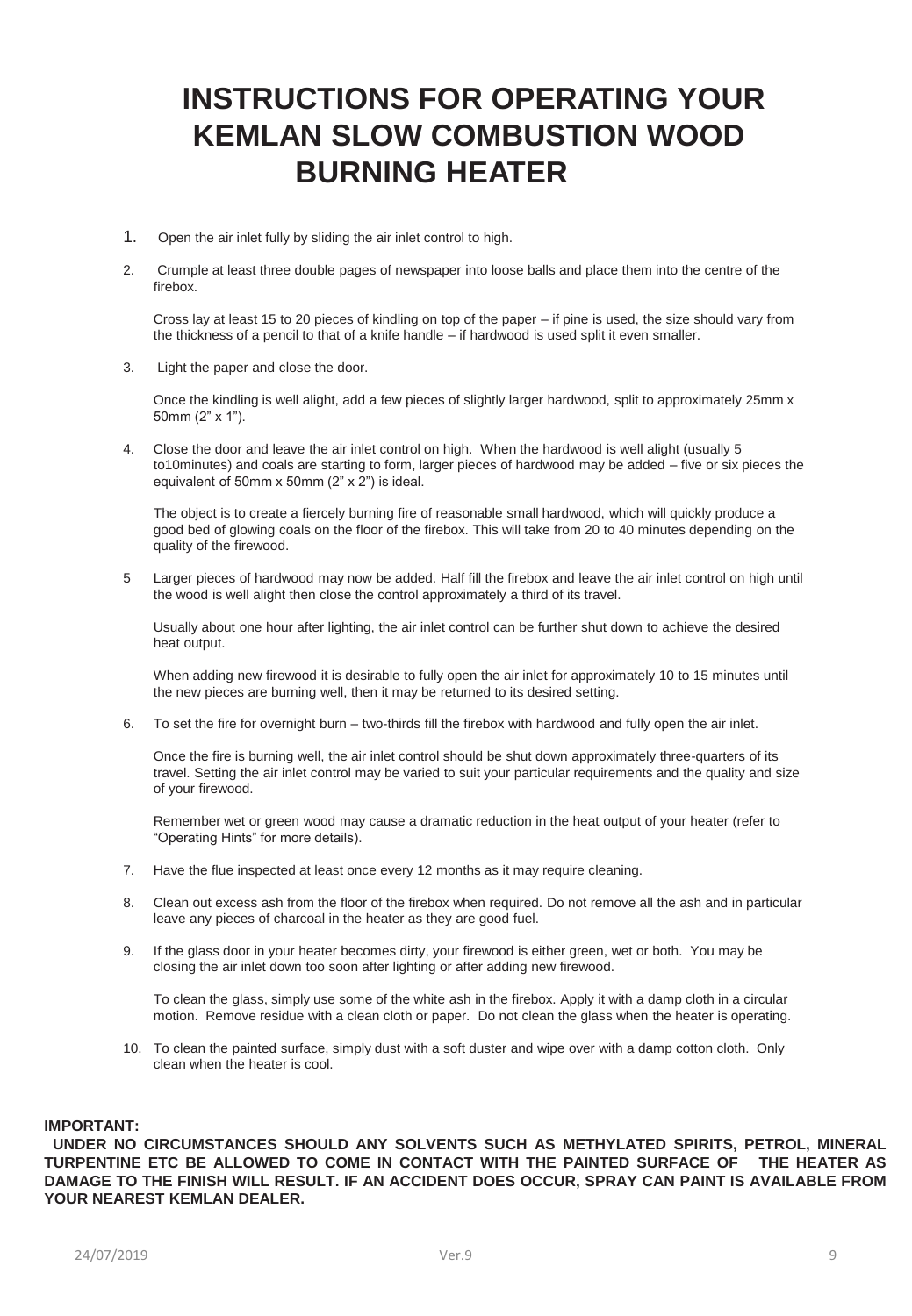### **OPERATING HINTS**

To get the best from your Kemlan heater it is essential that you use good firewood, and use it correctly Many people do not understand the principle of using a wood burning appliance and we suggest that it will be worth your while to study the following extract from a well known American publication.

#### **PRINCIPLES OF COMBUSTION: HOW WOOD BURNS**

Technically, wood does not burn. What burns is the volatiles and charcoal that are created. That is why wood will not catch on fire immediately when you put a match to it; it has to first undergo the chemical changes that create the volatiles, and a match does not create enough heat to activate the process. As kindling and paper evaporate the moisture in the wood, the wood absorbs heat. At a certain point, gases are given off and when these volatiles reach 480 degrees F, or the "Flash point", as it is called, they will burst into flame if sufficient oxygen is present. The volatiles give off more heat than does charcoal, which is why a fire with flames (which burn the volatiles) produces more heat than one that is all charcoal.

Since the volatiles are gases and since heat rises, taking the gases with it, it is very easy to create a situation in which most of the volatiles go up the chimney almost as soon as they are produced. This is what happens with a roaring fire and, to a lesser extent, with an open fire. One of the reasons (but only one) that a freestanding wood stove produces more heat than an open fire is that the volatiles are contained within the firebox and are not so quickly dissipated up the chimney. A stove that is baffled is merely one that has interior construction design to keep the volatiles in the firebox longer; the longer they are in the firebox, the more completely they burn. The more completely they burn, the more heat is produced. It's that simple.

Since the flames burn the volatiles and produce heat, the ideal situation is the longest possible flame path. As soon as wood burners understand this, they tried to devise ways of making the flame path longer than in an ordinary open fire. Even though the role of oxygen in combustion was not under- stood in Ben Franklin's time, Franklin did realize the importance of more completely burned volatiles. His solution was to try to invent a downdraft stove

– one that sent the volatiles back down through the fire – but he never succeeded in getting it to work. A downdraft goes against the nature of volatiles, which is to rise. In more recent times, there have been some successful downdraft – or partial downdraft – stoves created and some of the fireplace stoves and units utilise this principle. Ideally, it would be best if the volatiles could be redirected down through the fire several times, until they were al- most totally consumed. This would not only make the maximum use of the heat potential of the wood; it would reduce creosote build-up to almost zero. Perhaps someday an ingenious inventor will design a unit that does this; so far no has been able to.

#### **MOISTURE AND COMBUSTION**

As we have seen, dry wood ignites faster and burns better – with higher heat production – than wet or green wood. The difference between the amount of heat produced by dry wood and green wood is so great that a dry softwood of good grade will produce more heat than green hardwood. Green white ash, for instance, is not as good a fuel as dry tamarack.

The reason for the superiority of dry wood is easy to understand. Heat cannot be produced until moisture has been driven off. Since even so-called seasoned dry wood contains approximately 20 percent moisture, it takes time for any fire to begin producing useable heat. Wet wood, which can have a moisture content of over 100 percent (due to the way moisture is measured), will take that much longer to produce heat. Meanwhile, the fire will produce smoke and creosote and very little heat. This was brought sharply to my attention when I installed my first wood heater. To my surprise and delight, I found it comfortably heated eight rooms, where I had expected to heat only two or three. After some time, when I had someone helping me run the fire, I suddenly noticed that the house was chilly. We added more wood and adjusted the draft controls, but nothing we did seemed to help. It finally occurred to me to check the woodpile. My friend had been getting green wood from a stack that was drying, instead of from the dry-wood stack. The difference the green wood made was so dramatic I will never forget it.

#### **HOW TO TEST WOOD FOR DRYNESS**

There are two easy ways for even a novice to spot dry wood. Dry wood tends to "check". Look at the log ends and you will see cracks radiating from the centre of the log. If the logs have been split, the cracks will be harder to find because wood tends to split along the cracks.

Another test for dry wood is the sound it makes when two logs are banged against each other. Green wood will make sort of a dull thud; dry wood makes a nice crisp, sharp sound. Once you have heard the two, you will remember the difference.

#### **FROM THE ABOVE EXTRACT SEVERAL FACTS BECOME APPARENT:**

- 1. It is vital that your firewood be dry and seasoned.
- 2. A good hot fire of kindling and smaller pieces of fuel must be established before adding larger logs.
- 3. The larger logs should be well alight before slowing down the combustion by adjusting the air intake.
- 4. A hot bed of coals needs to be maintained to ensure continued combustion in the firebox.

5. When new timber is added to the firebox the air control should be opened until the fuel is well alight before damping it down again. This will take from 10 to 20 minutes.

6. When setting the controls for overnight burn you will need to experiment with the settings to suit your particular type of fuel. Very dense hardwood requires more air to combust and over damping will result in charring and smoking causing the glass in the door to become dirty. The same will apply with fuel which is not fully seasoned or is not dry enough. Kemlan have followed a policy since 1969 of checking on all complaints about poor performance of their heaters and apart from a few instances of incorrect installation (mostly insufficient flue length) all problems have been directly related to incorrect operation and/or poor fuel. We know you will experience many years of satisfaction from your heater if you follow the above advice.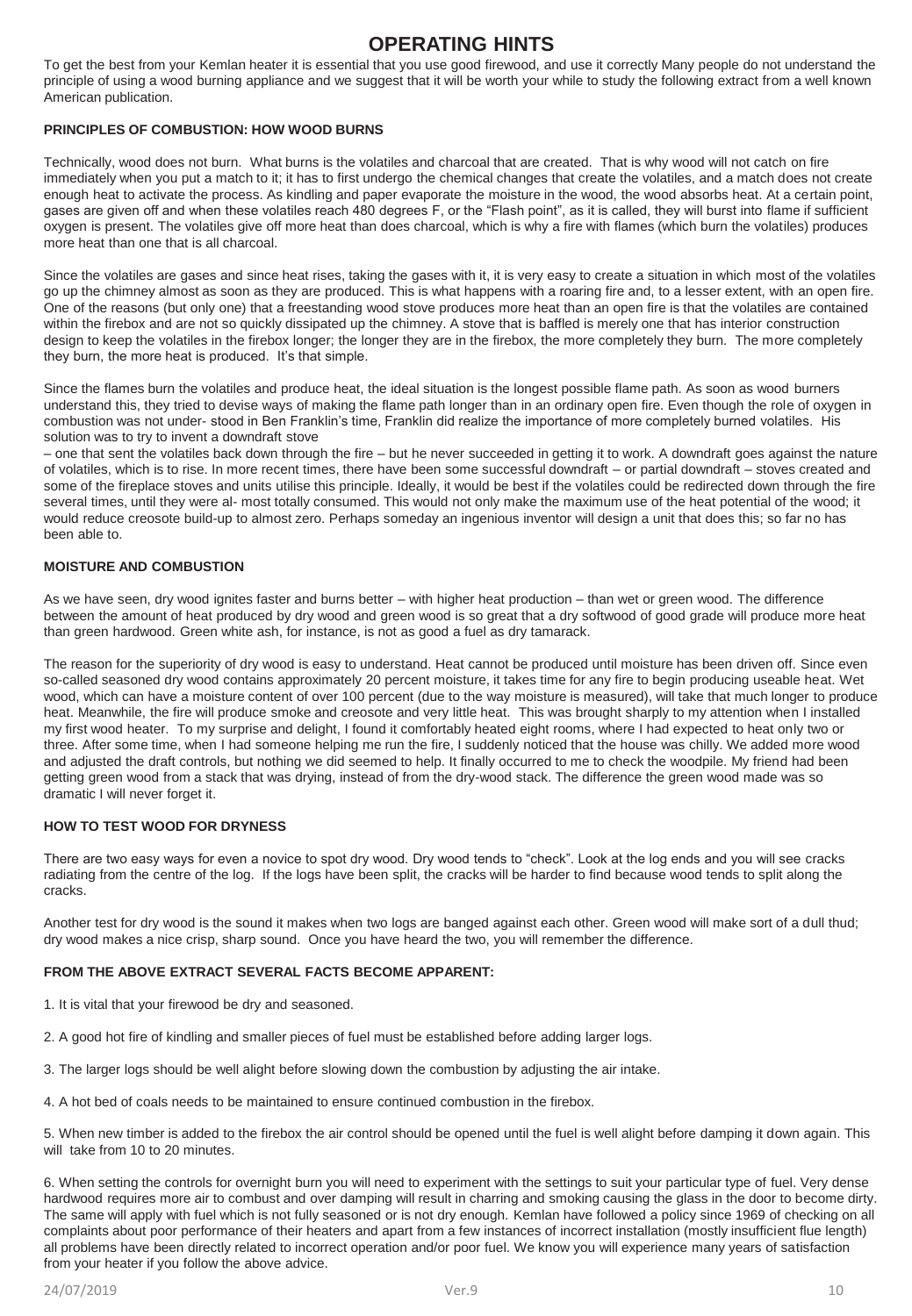# **NATIONAL Certificate of Compliance For Solid Fuel Heaters**

This is to certify that the appliance stated on this Certificate has a particulate Emission Factor not greater than the maximum allowable when tested to the appropriate Standard.

# Valid to: 14th MARCH 2020

**Make Model Type Category Test Laboratory Fuel Type Standards** 

| <b>KEMLAN</b>                 |
|-------------------------------|
| <b>CUBE</b>                   |
| <b>FREESTANDING</b>           |
| <b>Slow Combustion Heater</b> |
| <b>HRL Technology</b>         |
| <b>HARDWOOD</b>               |
| <b>AS/NZS 4013:2014</b>       |
| <b>AS/NZS 4012:2014</b>       |

**ISSUED BY:** 



# **AUSTRALIAN HOME HEATING ASSOCIATION** Inc.

**SIGNED** 

Compren **CERTIFICATE No: H1031/0317 DATE** Certification has been issued to Kemlan Industries 13 French Avenue, Brendale Qld 4500

14/03/2017